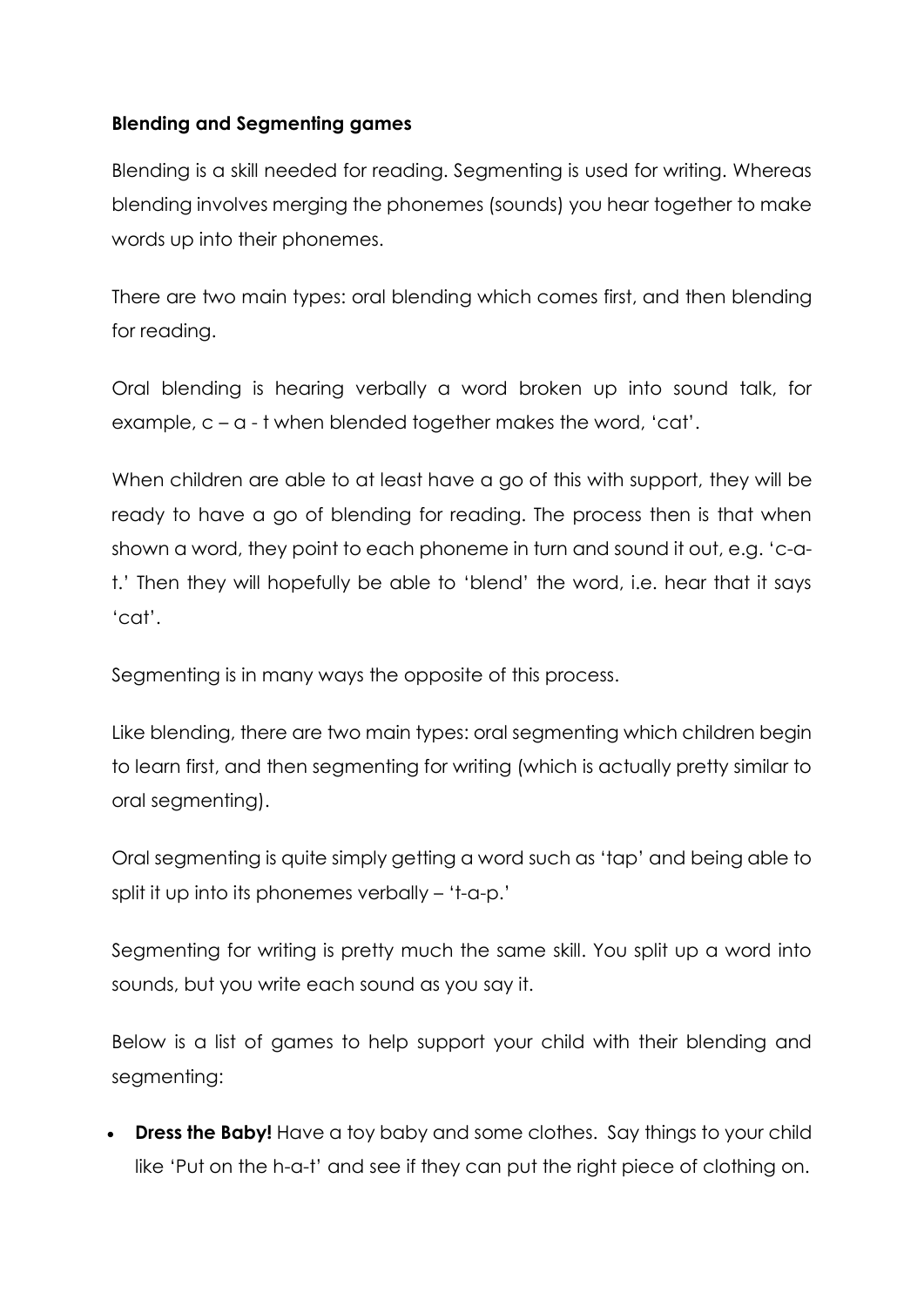- **Robot talk.** Using a robot to segment words in 'robot' talk. This involves the children bending their arms at ninety degrees at the elbow and moving them like robot arms, whilst they say things like 's-a-t. Sat!'
- **Three claps game.** Think a word, and clap three times whilst saying the sounds, e.g. 'D-o-g. Dog!'
- **Three fingers game.** Ask your child to show you three fingers. Now get them to 'put' a three-sound word onto their fingers, e.g. pot. For example, they put 'p' onto their ring finger, 'o' onto their middle finger, and 't' onto their index finger. They point to each in turn, saying 'p-o-t', and then go back to their ring finger and sweep over the three fingers whilst saying 'pot'. Again, ask your children to repeat the word at least three times to start with. Then repeat with different words.
- **Sound puppet.** Have a puppet and a bag of simple objects, each with three sounds in their names, e.g. a pin, a dog and a pig. The puppet picks out an object and the children try to say the name of the item in sound talk. For example, the pin would be 'p-i-n.
- **Cross the river.** 'Cross the River' is a classic game that can be used in many different ways, and is great for maths skills as well as a wide range of phonic possibilities. Give your child a picture of a CVC word, for example, a can, a pig or a bag. Have a 'river' on floor, such as a piece of blue material. Ask your child to segment their object, e.g. 'c-a-n', to be able to jump over the river. To make it easier practice saying all of the objects like robots before you begin the game.
- **Rhythm sticks!** Using a pair of sticks (or twigs), give your child a word and ask them to hit the sounds of the word on the rhythm sticks. For example, pot would become 'p-o-t'.
- **Jump the word.** Ask your child to stand up and then give them a word, e.g. 'tap'. They jump three times whilst saying 't-a-p. Tap! T-a-p. Tap!' It is a good idea for your child to repeat the word as repetition breeds confidence